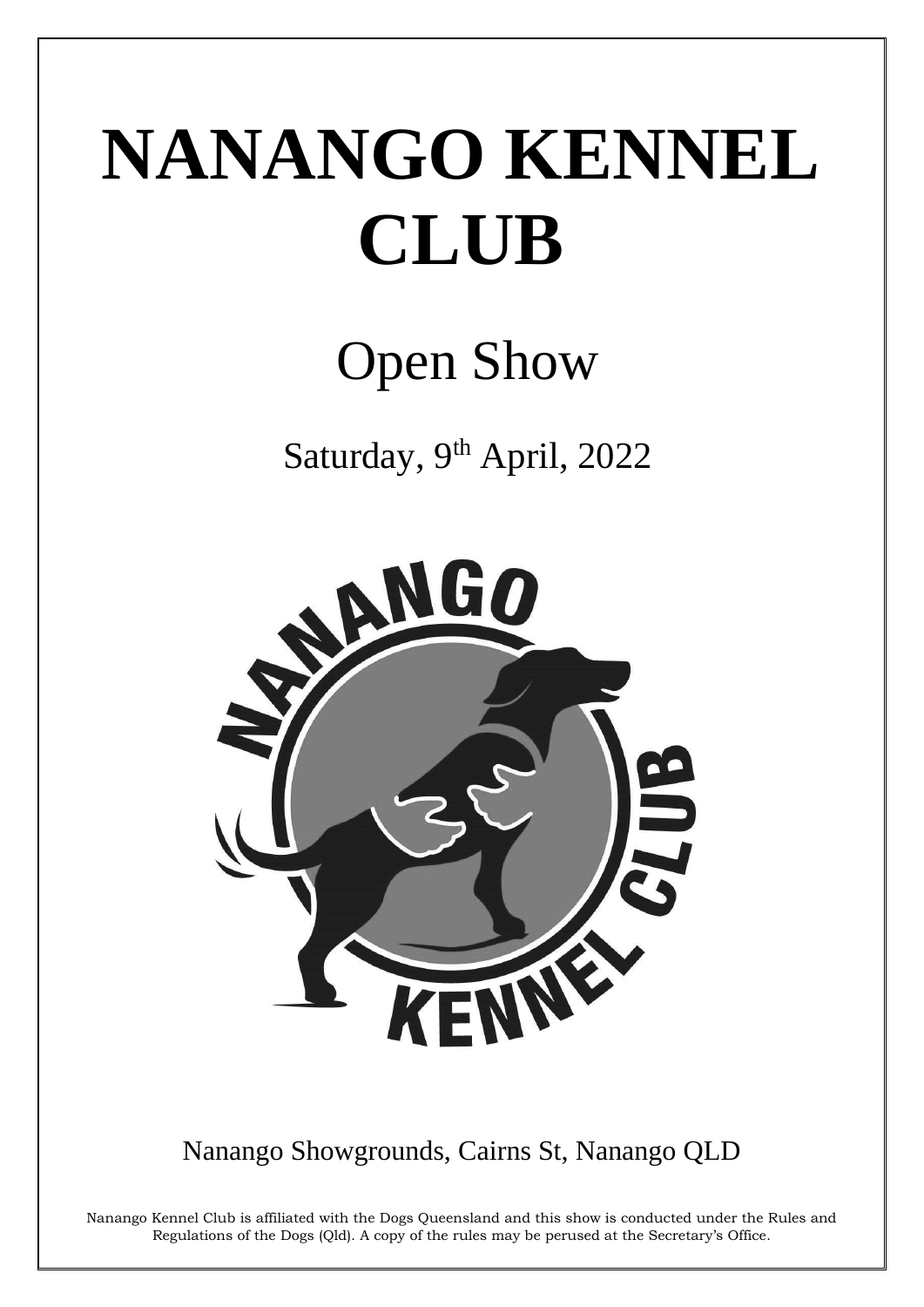# Nanango Kennel Club

# Open Show

Judging Commences at 10:30 am - Judging order will be decided on the day.

# Judges & Judging order:

Show Manager: ........................ David Weil & Trish Harris

Show Secretary: ...................... Trish Harris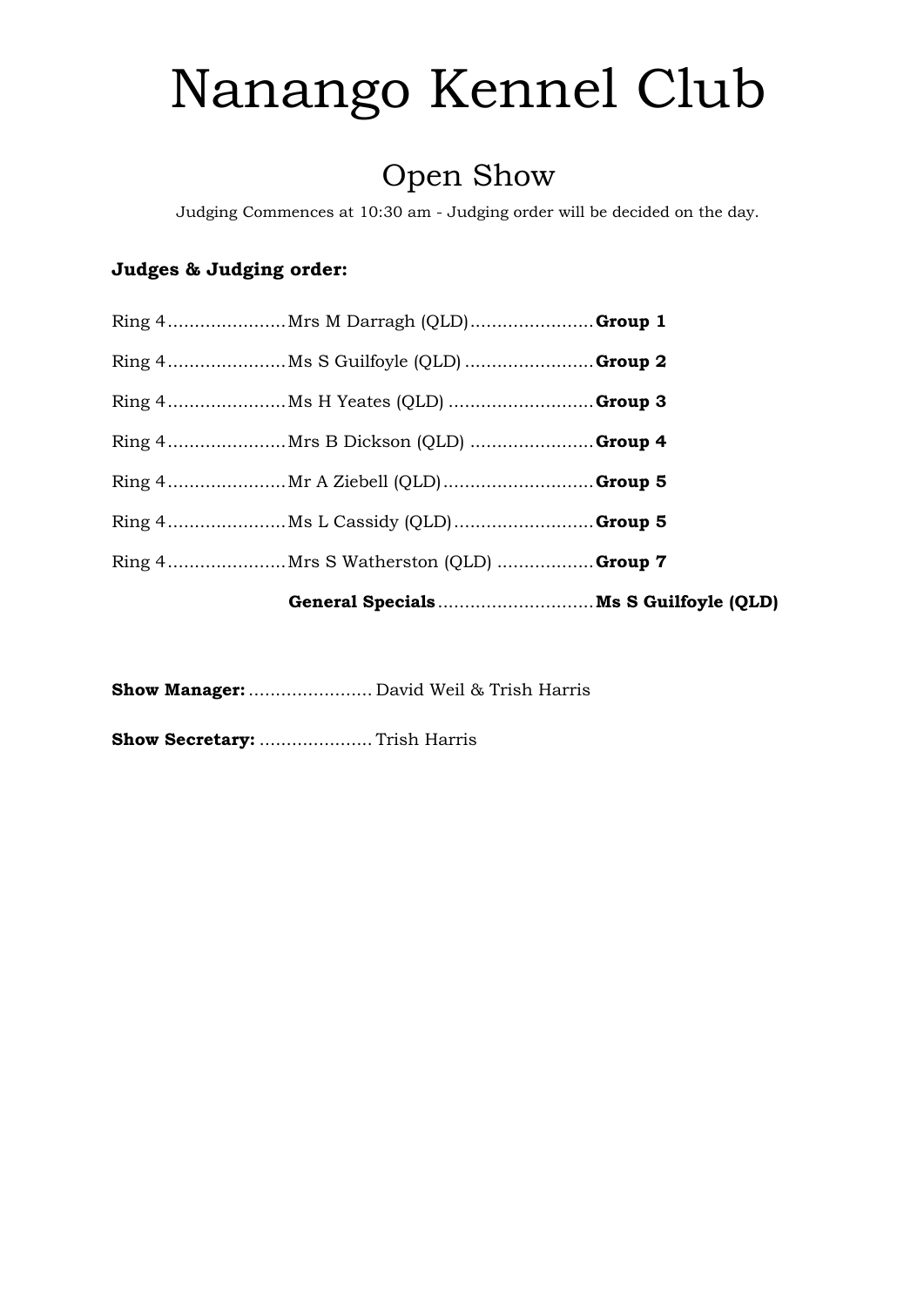| <b>Group 1 - Toy Group</b>                                                                                                | <b>English Toy Terrier (Black &amp; Tan)</b><br>Class 5a - Intermediate Bitch                                                                     |
|---------------------------------------------------------------------------------------------------------------------------|---------------------------------------------------------------------------------------------------------------------------------------------------|
| Ring 4 - Mrs Melody Darragh (QLD)                                                                                         | 13<br>Mr. J & Mrs C Bourke: CH TOIRESORT MALICIFENT                                                                                               |
| Start Time:                                                                                                               | 4100336605 18-05-2020<br>$1st*$                                                                                                                   |
| <b>Australian Silky Terrier</b>                                                                                           | Best 13 Bitch                                                                                                                                     |
| Class 3 - Puppy Dog<br>1<br>Japatina Kennels: JAPATINA AINT GOT TIME FOR DAT<br>7100049622 12-07-2021<br>$1st*$           | <b>Havanese</b><br>Class 3 - Puppy Dog<br>14<br><u>Mrs. M.L.Boole: ANANDA CRASHN THE PARTY 3100438275</u>                                         |
| 1<br>Best                                                                                                                 | 04-10-2021<br>Absent                                                                                                                              |
| Class 3a - Puppy Bitch<br>2<br>W &A O'Brien: WILLAME SHEEZ MY ROXY 4100353864 10<br>04-2021<br>Absent                     | Class 5 - Intermediate Dog<br>15<br>Ms Lorraine Muller: RAINVANESE BURLINGTON BERTIE<br>4100328270 26-09-2019<br>Absent                           |
| Class 11a - Open Bitch<br>3<br>W.&A. O'Brien: CH WILLAME SERIOUZ BIZNIZ 4100289957<br>24-03-2017<br>Absent                | Best<br>R/U <sub>p</sub><br>Class 4a - Junior Bitch                                                                                               |
| R/Up<br>Best<br>1 Dog                                                                                                     | Miss Lorree Cox: HAVAHART PARISIAN PRINCESS<br>16<br>4100352575 23-03-2021<br>Absent                                                              |
| R/Up<br>Best                                                                                                              | Best                                                                                                                                              |
| <b>Chihuahua (Long Coat)</b>                                                                                              | R/Up<br>Best                                                                                                                                      |
| Class 5 - Intermediate Dog<br>Mr W & Mrs P & Miss J Needer: TARQUILA SANCHIO I AM<br>4<br>4100327584 22-09-2019<br>Absent | <b>Maltese</b><br>Class 4 - Junior Dog                                                                                                            |
| Class 11 - Open Dog<br>5<br>Cheryl Anderson: SUPAKADU COSTA BUNDLE 4100250165<br>10-10-2014<br>Absent                     | 17<br>Mr. Steve Standley & Mrs Bronwyn Standley: CH MALTICE<br>A MILLION DREAMS 4100351345 27-02-2021<br>$1st*$<br>17<br>Best                     |
| Mr W & Mrs P & Miss J Needer: TARQUILA MY AMIGO<br>6<br>4100310076 18 07 2018<br>Absent                                   | Class 5a - Intermediate Bitch<br>18<br>Mr. Steve Standley & Mrs Bronwyn Standley: CH MALTICE<br>DREAM A LIL DREAM 4100330675 14-12-2019<br>$1st*$ |
| R/Up<br>Best                                                                                                              | 18<br><b>Best</b>                                                                                                                                 |
| Class 11a - Open Bitch<br>7<br>Mr W & Miss J Needer: TARQUILA RANCIA 4100289852<br>Absent 29-03-2017                      | 17 Dog<br>18 Bitch<br>R/Up<br>Best                                                                                                                |
| 8<br>Cheryl Anderson: TARQUILA GEORGIE GIRL 4100289853<br>29-03-2017<br>$1st*$                                            | <b>Miniature Pinscher</b><br>Class 4 - Junior Dog<br>A Anson: CH. SILVERINO POETIC JUSTICE 2100562079 02-<br>19<br>02-2021<br>$1st*$              |
| 8<br>R/Up<br>Best                                                                                                         | 19<br>Best                                                                                                                                        |
| Best 8 Bitch<br>R/Up                                                                                                      | Class 3a - Puppy Bitch                                                                                                                            |
| <b>Chihuahua (Smooth Coat)</b>                                                                                            | 20<br>A Anson: LAPINSCHA DARE TO DAZZLE 4100361599 05 10<br>2021<br>Absent                                                                        |
| Class 1 - Baby Puppy Dog<br>9<br>Cheryl Anderson: SUPAKADU MACHO MAN 4100364380<br>22-11-2021<br>1st                      | Best                                                                                                                                              |
| Class 1a - Baby Puppy Bitch                                                                                               | 19 Dog<br>Best<br>R/Up                                                                                                                            |
| Cheryl Anderson: SUPAKADU SELINA GIRL 4100364379 22-<br>10<br>11-2021<br>$1st*$                                           | <b>Papillon</b><br>Class 1a - Baby Puppy Bitch                                                                                                    |
| Class 11a - Open Bitch<br>11<br>Mr W & Miss J Needer: CH. TARQUILA BELLA MIA<br>4100284523 27-11-2016<br>Absent           | Mr B Bissett & Mrs K Hembrow: BORDELL MADEMOSELLE<br>21<br>MIA 4100365244 03-01-2022<br>$1st*$                                                    |
| 12<br>Cheryl Anderson: TARQUILA MIDNIGHT GIRL 4100303896<br>24-02-2018<br>$1st*$                                          | <b>Tibetan Spaniel</b><br>Class 1 - Baby Puppy Dog<br>Mr D and Mrs D Hedge: INNESLAKE BACK IN THE GAME<br>22<br>4100364871 22-12-2021<br>$1st*$   |
| Best 12 Bitch<br>R/Up                                                                                                     |                                                                                                                                                   |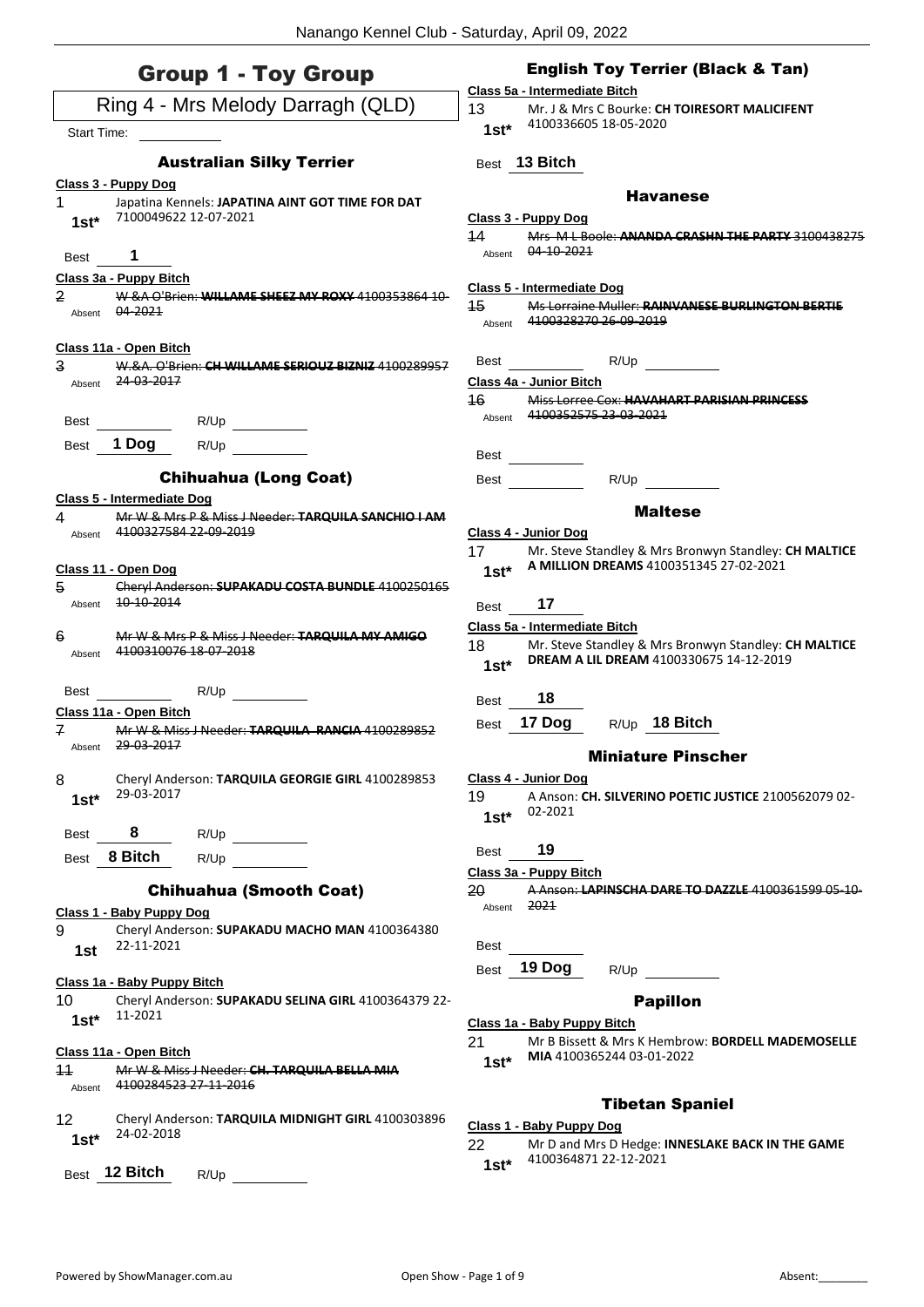#### **Class 3 - Puppy Dog**

| -23    | Mr D & Mrs D Hedge & Mr P & C & R Stringfellow:         |
|--------|---------------------------------------------------------|
| Absent | <b>SHADOWVALE ELECTRIC DREAMS 4100355027 15-05-2021</b> |

Best

# **Class 5a - Intermediate Bitch**

24 Mr D & Mrs D Hedge & Miss D Yates: **INNESLAKE AIR KISS** Absent 2100540876 21-05-2020

Best

Best R/Up

# Group 1 - Specials

| <b>Best</b><br>Pts:0 | 17<br><b>Million Dreams</b> | <b>Maltese</b><br>Mr. Steve Standley & Mrs Bronwyn Standley: Ch Maltice A                     |
|----------------------|-----------------------------|-----------------------------------------------------------------------------------------------|
| R/Up<br>Pts: 0       | 13                          | <b>English Toy Terrier (Black &amp; Tan)</b><br>Mr. J & Mrs C Bourke: Ch Toiresort Malicifent |
| Baby                 | 22                          | <b>Tibetan Spaniel</b><br>Mr D and Mrs D Hedge: Inneslake Back In The Game                    |
| <b>Puppy</b>         | 1                           | <b>Australian Silky Terrier</b><br>Japatina Kennels: Japatina Aint Got Time For Dat           |
| Junior               | 17<br><b>Million Dreams</b> | <b>Maltese</b><br>Mr. Steve Standley & Mrs Bronwyn Standley: Ch Maltice A                     |
| Inter                | 13                          | English Toy Terrier (Black & Tan)<br>Mr. J & Mrs C Bourke: Ch Toiresort Malicifent            |
| Open                 | 8                           | Chihuahua (Long Coat)<br>Cheryl Anderson: Tarquila Georgie Girl                               |
| Finish               |                             | Absent<br>13                                                                                  |

# Group 2 - Terrier Group

Ring 4 - Ms Stacy Guilfoyle (QLD)

Start Time:

# Airedale Terrier

#### **Class 3a - Puppy Bitch**

25 S & J THOMSON: **BRISTOLIAN SUPERB BELLAIRE** 4100359688 23-08-2021 **1st\***

Best **25 Bitch**

## Australian Terrier

# **Class 3 - Puppy Dog**

- 26 Charlotte Sweeney: **FALLINGWATER TRES MAGNIFIQUE (AI)** 4100350144 18-07-2021 **1st**
- Best **26**

#### **Class 1a - Baby Puppy Bitch**

- 27 Mrs. Lauren Lobegeiger: **ARONAW APPLE OF YOUR EYE** 4100364998 30-10-2021 **1st\***
- 28 Charlotte Sweeney: **FALLINGWATER UNDER MY SPELL (AI)** 4199363793 30-10-2021 **2nd**

#### **Class 3a - Puppy Bitch**

29 Charlotte Sweeney: **FALLINGWATER LA VIE EST BELLE (AI)** 4100359145 18-07-2021 **1st\***

# Best **29**

Best **29 Bitch** R/Up **26 Dog**

## Bull Terrier (Miniature)

#### **Class 3 - Puppy Dog**

Best **30**

#### **Class 1a - Baby Puppy Bitch**

31 Mrs S Roberts: **WITCHEND WEE JOYLENE HAIRMOUTH** 4100365603 21-11-2021 **1st\***

#### **Class 11a - Open Bitch**

- 32 Mrs S Roberts: **WITCHEND WEE ISHKA BAB** 4100359155 08-08-2021 **1st\***
- Best **32**
- Best **30 Dog** R/Up **32 Bitch**

## Staffordshire Bull Terrier

#### **Class 1 - Baby Puppy Dog**

33 Mr. R&J Haley: **LACHCON DEPUTY DAWG** 4100365085 08- Absent 11-2021

#### **Class 4 - Junior Dog**

| 34     | F. McBride / L. & C. Doorackers: BROHEZ FORGE OF |
|--------|--------------------------------------------------|
| $1st*$ | EMPIRES (AI) 3100062351 18-02-2021               |

# Best **34**

#### **Class 1a - Baby Puppy Bitch**

- 35 Mr. R&J Haley: **LACHCON PURE BLACK ELEGANCE** Absent 4100365082 08-11-2021
- 36 L & C Doorackers: **TAINO NOT READY TO MAKE NICE (AI)** 4100366061 17-12-2021 **1st\***

#### **Class 3a - Puppy Bitch**

37 Mr. L & C Doorackers: **TAINO ONE OF THE LILIM**

38 R & J Haley: **CH LACHCON AKUBRA GIRL** 2100488656 27- Absent 11-2017

# Best **37** R/Up

Best **34 Dog** R/Up **37 Bitch**

# West Highland White Terrier

#### **Class 4 - Junior Dog**

- 39 Mr P & Mrs A Tohill: **TARRAFERN YOURE THE VOICE** 4100352279 16-03-2021 **1st**
- Best **39**

#### **Class 4a - Junior Bitch**

40 Mr P & Mrs A Tohill: **TARRAFERN QUEEN OF JAZZ** 4100352282 29-03-2021 **1st\***

4100359615 11-08-2021 **1st\* Class 11a - Open Bitch**

<sup>30</sup> Mr D F Beioley: **DABEWS WEE COWBOY FROM HELL** 4100361668 04-09-2021 **1st\***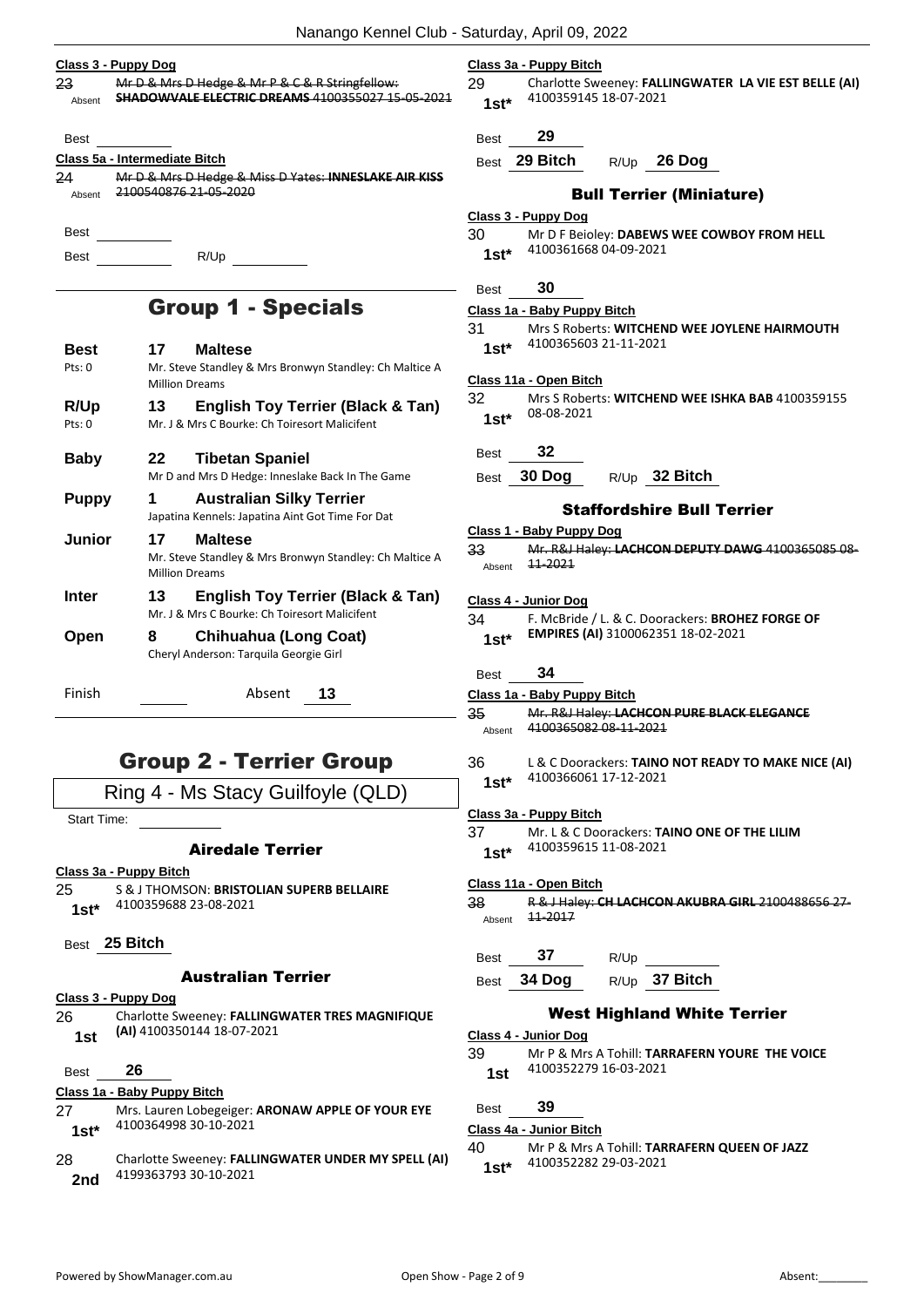#### **Class 11a - Open Bitch**

41 Mr P & Mrs A Tohill: **CH. TARRAFERN JAZZ IS MY STYLE** 4100297955 20-09-2017 **1st\***

| Best | 40            | R/Up | 41            |
|------|---------------|------|---------------|
|      | Best 40 Bitch |      | $R/Up$ 39 Dog |

# Group 2 - Specials

| Best   | <b>Staffordshire Bull Terrier</b><br>34                          |
|--------|------------------------------------------------------------------|
| Pts:0  | F. McBride / L. & C. Doorackers: Brohez Forge Of Empires<br>(AI) |
| R/Up   | <b>West Highland White Terrier</b><br>40                         |
| Pts: 0 | Mr P & Mrs A Tohill: TARRAFERN QUEEN OF JAZZ                     |
| Baby   | <b>Australian Terrier</b><br>27                                  |
|        | Mrs. Lauren Lobegeiger: Aronaw Apple of your eye                 |
| Puppy  | <b>Australian Terrier</b><br>29                                  |
|        | Charlotte Sweeney: Fallingwater LA VIE EST BELLE (AI)            |
| Junior | <b>Staffordshire Bull Terrier</b><br>34                          |
|        | F. McBride / L. & C. Doorackers: Brohez Forge Of Empires<br>(AI) |
| Open   | <b>Bull Terrier (Miniature)</b><br>32                            |
|        | Mrs S Roberts: Witchend wee Ishka Bab                            |
| Finish | Absent                                                           |

# Group 3 - Gundog Group

Ring 4 - Ms Hilare Yeates (QLD)

Start Time:

## Cocker Spaniel (American)

**Class 3 - Puppy Dog**

- 42 Ms B McAlpine: **FARNSMERE STRIKE IT RICH** 3100438727 20-08-2021 **1st\***
- Best **42 Dog**

#### German Shorthaired Pointer

#### **Class 3a - Puppy Bitch**

43 O Gillies, J Toyer & M Belle Isle: **BROWNHUNT NADIA** 2100568251 01-06-2021 **1st\***

# **Class 11a - Open Bitch**

- 44 JV Toyer, O Gillies & M Belle Isle: **GILLBRAE HOT CHOCOLATE CHIP AI** 2100511656 01-11-2018 **1st\***
- Best **43 Bitch** R/Up **44 Bitch**

# Golden Retriever

# **Class 3 - Puppy Dog**

45 Rebbecka Rowett: **SIHSHAD GET YOUR SOLDIER ON** Absent 4100356099 22 04 2021

Best

# Irish Setter

# **Class 5a - Intermediate Bitch**

46 G Browne: **EIREANNMADA TIME AFTER TIME** 3100417906 06-10-2020 **1st\***

Best **46 Bitch**

# Labrador Retriever

## **Class 5 - Intermediate Dog**

47 Mackenzie Parr: **LENIMER AIREES JC TKS** 4100329119 14- Absent  $10-2019$ 

Best

## Lagotto Romagnolo

#### **Class 3 - Puppy Dog**

| 48 | Maneah Eberbach: AMICILEALE SONDELLI 4100362429 27- |
|----|-----------------------------------------------------|
|    | 1st* $09-2021$                                      |

# Best **48**

# **Class 3a - Puppy Bitch**

- 49 S & J THOMSON: **BUONO-DOLCE JUST TALK ABOUT ME** 4100360939 31-08-2021 **1st**
- Best **49**

Best **48 Dog** R/Up **49 Bitch**

# Group 3 - Specials

| <b>Best</b><br>Pts: 0 | 46            | <b>Irish Setter</b><br>G Browne: EIREANNMADA TIME AFTER TIME                                    |
|-----------------------|---------------|-------------------------------------------------------------------------------------------------|
| <b>R/Up</b><br>Pts: 0 | 42            | <b>Cocker Spaniel (American)</b><br>Ms B McAlpine: Farnsmere Strike It Rich                     |
| <b>Puppy</b>          | 42            | <b>Cocker Spaniel (American)</b><br>Ms B McAlpine: Farnsmere Strike It Rich                     |
| Inter                 | 46            | <b>Irish Setter</b><br>G Browne: EIREANNMADA TIME AFTER TIME                                    |
| Open                  | 44<br>Chip Al | <b>German Shorthaired Pointer</b><br>JV Toyer, O Gillies & M Belle Isle: Gillbrae Hot Chocolate |
| Finish                |               | Absent                                                                                          |

# Group 4 - Hound Group

Ring 4 - Mrs Bronwen Dickson (QLD)

Start Time:

# Afghan Hound

- **Class 4 - Junior Dog**
- 50 Mr D & Mrs C & Mr N McGreevy: **BAYAN FIRE N ICE** 4100348550 12-12-2020 **1st\***

Best **50 Dog**

# **Beagle**

# **Class 11 - Open Dog**

51 Mrs. Tara McNicol: **LUKARA ARCHERS LEGACY** 4100328776 29-10-2019 **1st\***

Best **51**

# **Class 3a - Puppy Bitch**

52 Mrs. Tara McNicol: **LUKARA POWER OF FAITH** 4100361661 03-10-2021 **1st\***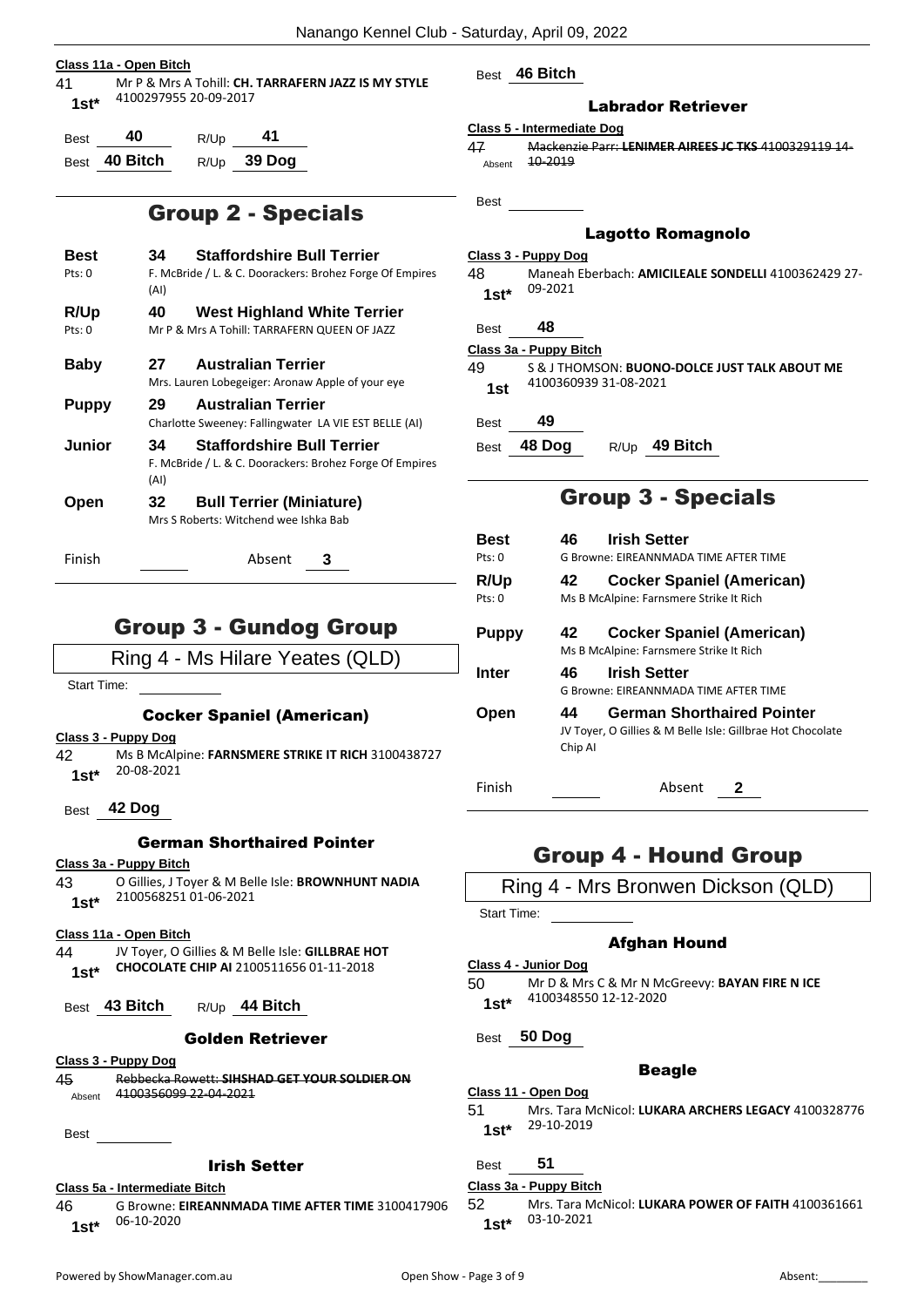| 52<br><b>Best</b>                                                                       | <b>Group 4 - Specials</b>                                                                    |
|-----------------------------------------------------------------------------------------|----------------------------------------------------------------------------------------------|
| 52 Bitch<br>R/Up 51 Dog<br><b>Best</b>                                                  |                                                                                              |
| <b>Dachshund Miniature (Long Haired)</b>                                                | 50<br><b>Afghan Hound</b><br><b>Best</b>                                                     |
| Class 11 - Open Dog                                                                     | Mr D & Mrs C & Mr N McGreevy: Bayan Fire n Ice<br>Pts: 0                                     |
| BK & YJ Shaw: CH. SPLENDAK NEXT CHAPTER IN BOLD<br>53                                   | R/Up<br>61<br><b>Saluki</b><br>A Langford and S Spencer: Alshira Kitsune (AI)<br>Pts: 0      |
| 4100346993 03-12-2020<br>Absent                                                         |                                                                                              |
|                                                                                         | <b>Baby</b><br>59<br><b>Rhodesian Ridgeback</b>                                              |
| Best                                                                                    | Mrs L. Fejer: Marmatia Aussie Khamali                                                        |
| Class 3a - Puppy Bitch<br>54<br>Deborah Rodgers: WAZEER THE WONDER WEINER               | <b>Puppy</b><br>52<br><b>Beagle</b>                                                          |
| 4100358423 20 07 2021<br>Absent                                                         | Mrs. Tara McNicol: Lukara Power Of Faith                                                     |
|                                                                                         | <b>Junior</b><br><b>Afghan Hound</b><br>50<br>Mr D & Mrs C & Mr N McGreevy: Bayan Fire n Ice |
| Class 4a - Junior Bitch                                                                 | 60                                                                                           |
| 55<br>Tamie Kilpatrick: DIAMONVILLA WILLOWS OF CLEO<br>4100346349 29-11-2020            | <b>Rhodesian Ridgeback</b><br>Inter<br>Mrs L. Fejer: Marmatia Nyx Sonata (AI)                |
| $1st*$                                                                                  | 51<br><b>Beagle</b><br>Open                                                                  |
| 55<br>R/Up<br><b>Best</b>                                                               | Mrs. Tara McNicol: Lukara Archers Legacy                                                     |
| Best 55 Bitch<br>R/Up                                                                   |                                                                                              |
|                                                                                         | Finish<br>Absent<br>3                                                                        |
| <b>Dachshund Miniature (Smooth Haired)</b>                                              |                                                                                              |
| Class 11 - Open Dog                                                                     |                                                                                              |
| 56<br>Theodore Boland: WAZEER WALTER WEINER 4100358422<br>20 07 2021<br>Absent          | <b>Group 5 - Working Dog Group</b>                                                           |
|                                                                                         | Ring 4 - Mr Andrew Ziebell (QLD)                                                             |
| <b>Best</b>                                                                             |                                                                                              |
| Class 4a - Junior Bitch                                                                 | Start Time:                                                                                  |
| 57<br>BK & YJ Shaw: SPLENDAK SWEET N SASSY 4100349749 07-<br>02-2021                    | <b>Australian Cattle Dog</b>                                                                 |
| $1st*$                                                                                  | Class 1a - Baby Puppy Bitch                                                                  |
| 57<br><b>Best</b>                                                                       | Mrs. Suzanne Ironmonger: WAZWALLABY VENI VIDI VICI<br>62<br>4100366522 03-12-2021            |
| 57 Bitch<br>Best<br>R/Up                                                                | Absent                                                                                       |
|                                                                                         | Class 3a - Puppy Bitch                                                                       |
| <b>Rhodesian Ridgeback</b>                                                              | 63<br>R & J Haley: WAYKREST GONNA GETCHA 4100353552 12-<br>04 2021                           |
| Class 11 - Open Dog<br>58<br>Mrs L. Fejer: MARMATIA ZIMBA SONATA (AI) 4100342399        | Absent                                                                                       |
| 24-08-2020<br>$1st^*$                                                                   | Class 11a - Open Bitch                                                                       |
|                                                                                         | 64<br>Mrs S Ironmonger: WAZWALLABY JUST BECAUSE I CAN                                        |
| 58<br><b>Best</b>                                                                       | 4100325034 14-07-2019<br>$1st*$                                                              |
| Class 1a - Baby Puppy Bitch                                                             | Best 64 Bitch<br>R/Up                                                                        |
| 59<br>Mrs L. Fejer: MARMATIA AUSSIE KHAMALI 4100365982 17-<br>12-2021                   |                                                                                              |
| $1st*$                                                                                  | <b>Australian Stumpy Tail Cattle Dog</b>                                                     |
| Class 5a - Intermediate Bitch                                                           | Class 11 - Open Dog                                                                          |
| 60<br>Mrs L. Fejer: MARMATIA NYX SONATA (AI) 4100342398                                 | Ms Raechelle Miller: CH. ARAVAN GERRY STANDING<br>65<br>2100414951 02-09-2014<br>Absent      |
| 24-08-2020<br>$1st*$                                                                    |                                                                                              |
| 60<br>Best                                                                              | Class 1a - Baby Puppy Bitch                                                                  |
| Best 60 Bitch<br>R/Up 58 Dog                                                            | Louise Wilson: BOSSDROVER NAROLLAH 4100365453 09-<br>66                                      |
|                                                                                         | 12-2021<br>$1st*$                                                                            |
| <b>Saluki</b>                                                                           | Best                                                                                         |
| Class 4a - Junior Bitch                                                                 |                                                                                              |
| A Langford and S Spencer: ALSHIRA KITSUNE (AI)<br>61<br>2100558386 26-01-2021<br>$1st*$ | <b>Beauceron</b>                                                                             |
|                                                                                         | Class 11 - Open Dog<br>67<br>Mr R Riseley: CH. GUBERNATOR CANIS MAYRAU (IMP CZE)             |
| Best 61 Bitch                                                                           | CMKU/BC/5864/19 20-06-2019<br>$1st*$                                                         |
|                                                                                         |                                                                                              |

Best **67 Dog**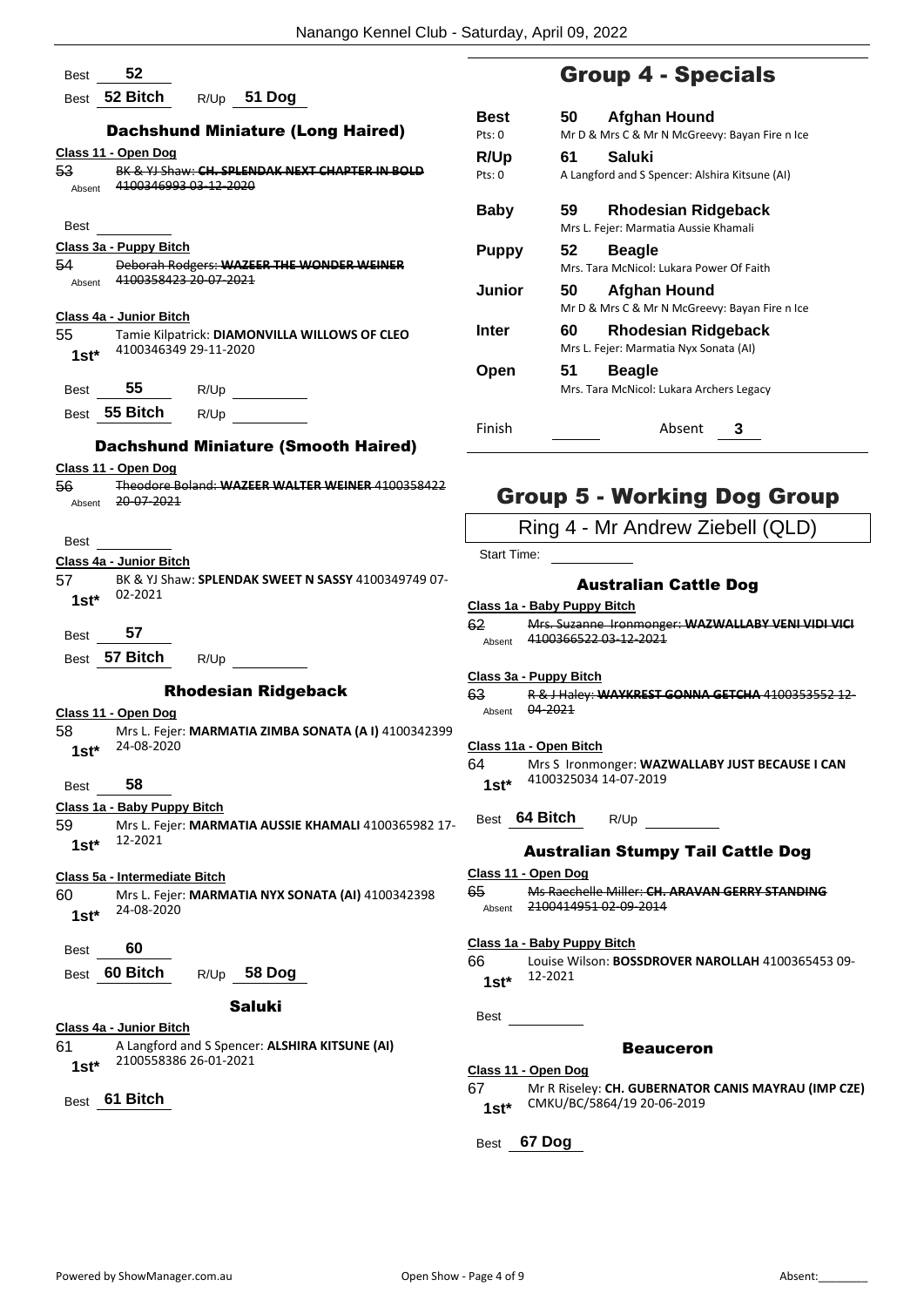| <b>Border Collie</b>                                         |                   |
|--------------------------------------------------------------|-------------------|
| Class 5a - Intermediate Bitch                                |                   |
| Ms E Buchanan and Mr S & Mrs K Leslie: TRUCHARM THE<br>68    | <b>Bes</b>        |
| EDGE OF LOVE 4100334608 06-03-2020<br>1st*                   | Pts: 0            |
|                                                              |                   |
| Best 68 Bitch                                                | R/U <sub>l</sub>  |
|                                                              | Pts: 0            |
| <b>German Shepherd Dog</b>                                   |                   |
|                                                              | Bab               |
| Class 11a - Open Bitch                                       |                   |
| 69.<br>Rebbecka Rowett: FAX NEXUS OF LIGHT N DARK            |                   |
| 4100273454 08-03-2016<br>Absent                              | Pup               |
|                                                              |                   |
| Best                                                         | Juni              |
|                                                              |                   |
| <b>Shetland Sheepdog</b>                                     |                   |
| Class 1a - Baby Puppy Bitch                                  | Inter             |
| 70 -<br>Ms KJ Lutzow: TESSKATEL PEGGIE SUE 4100365578 29-12- |                   |
| 2021<br>$1st^*$                                              |                   |
|                                                              | Ope               |
| Class 4a - Junior Bitch                                      |                   |
| 71<br>MR T N & MRS R G RAY: CH SHELAMOUR DEAR PRUDENCE       |                   |
| 4100346955 19-12-2020                                        |                   |
| $1st^*$                                                      | Finis             |
|                                                              |                   |
| Class 5a - Intermediate Bitch                                |                   |
| 72.<br>Ms KJ Lutzow: TESSKATEL SWEET SOPHIE 4100343432 18-   |                   |
| 1st* $09-2020$                                               |                   |
|                                                              |                   |
| Class 11a - Open Bitch                                       |                   |
| 73 —<br>MR T N & MRS R G RAY: SHELAMOUR LIL TOWN FLIRT       | Start             |
| 4100314029 24-11-2018<br>$1st^*$                             |                   |
|                                                              |                   |
| Best 71 Bitch $R/Up$ 73 Bitch                                | Class:            |
|                                                              | 76                |
| <b>Welsh Corgi (Pembroke)</b>                                |                   |
| Class 4a - Junior Bitch                                      | 1st               |
| 74 MR K Blake & MRS E Blake: PEMMAGIC DRESSED FOR            |                   |
| SUCCESS (AI) 4100349019 13-01-2021<br>1st*                   | Best              |
|                                                              | ، Class           |
| Class 5a - Intermediate Bitch                                | 77                |
| 75<br>Sheree Kilby: ABERLEE REIGN OF LOVE 4100344751 02 10-  | 1st               |
| 2020<br>Absent                                               |                   |
|                                                              | Best              |
|                                                              |                   |
| Best 74 Bitch<br>R/Up                                        | Best              |
|                                                              |                   |
|                                                              |                   |
|                                                              | <u>Class </u>     |
|                                                              | 78                |
|                                                              | Abser             |
|                                                              |                   |
|                                                              | Best              |
|                                                              |                   |
|                                                              |                   |
|                                                              |                   |
|                                                              |                   |
|                                                              | <u> Class و C</u> |
|                                                              | 79                |
|                                                              | 1st               |
|                                                              |                   |
|                                                              | Class :           |
|                                                              | 80                |
|                                                              | 1st               |

# Group 5 - Specials

| Best             | <b>Shetland Sheepdog</b><br>71                                                     |
|------------------|------------------------------------------------------------------------------------|
| Pts: 0           | MR T N & MRS R G RAY: Ch Shelamour Dear Prudence                                   |
| <b>R/Up</b>      | <b>Shetland Sheepdog</b><br>73                                                     |
| $P$ ts: $\Omega$ | MR T N & MRS R G RAY: Shelamour Lil Town Flirt                                     |
| Baby             | <b>Shetland Sheepdog</b><br>70                                                     |
|                  | Ms KJ Lutzow: Tesskatel Peggie Sue                                                 |
| <b>Puppy</b>     |                                                                                    |
| Junior           | 71<br><b>Shetland Sheepdog</b><br>MR T N & MRS R G RAY: Ch Shelamour Dear Prudence |
| Inter            | <b>Border Collie</b><br>68                                                         |
|                  | Ms E Buchanan and Mr S & Mrs K Leslie: Trucharm The<br>Edge Of Love                |
| Open             | <b>Shetland Sheepdog</b><br>73.                                                    |
|                  | MR T N & MRS R G RAY: Shelamour Lil Town Flirt                                     |
| Finish           | Absent<br>5                                                                        |

# Group 6 - Utility Group

Ring 4 - Ms Liza Cassidy (QLD)

Time:

# Alaskan Malamute

**Class 5 - Intermediate Dog**

76 Narelle Adams: **CH ANNAKPOK THE DEVILS KISS (AI)** 4100347167 07-09-2020 **1st\***

Best **76**

**Class 4a - Junior Bitch**

K. KNIGHT / L. BOULTON: AUST CH ICEPAWS ROCKN **DAHOUS WITH REBA** 4100353887 29-03-2021 **1st\***

Best **77**

Best **76 Dog** R/Up **77 Bitch**

# Dobermann

#### **Class 5 - Intermediate Dog**

78 Mr John & Mrs Maree Nesbitt: **CH. WATTAVUE INNOCENT**  Absent **EMBRACE** 4100339626 28-06-2020

#### Dogue de Bordeaux

#### **Class 4 - Junior Dog**

79 Paul and Rhianon Gibson: **LECHIENROUGE MILO DEAUVILLE** 4100351627 09-03-2021

**Class 5 - Intermediate Dog**

#### 80 David & Amanda ohara: **MODAVAM RED CADEAUX** 4100342860 25-09-2020 **1st\***

Best **80** R/Up **79**

**Class 3a - Puppy Bitch**

81 R & K Reid: **BORDOGUE MISTEE** 4100360197 05-08-2021

**1st\***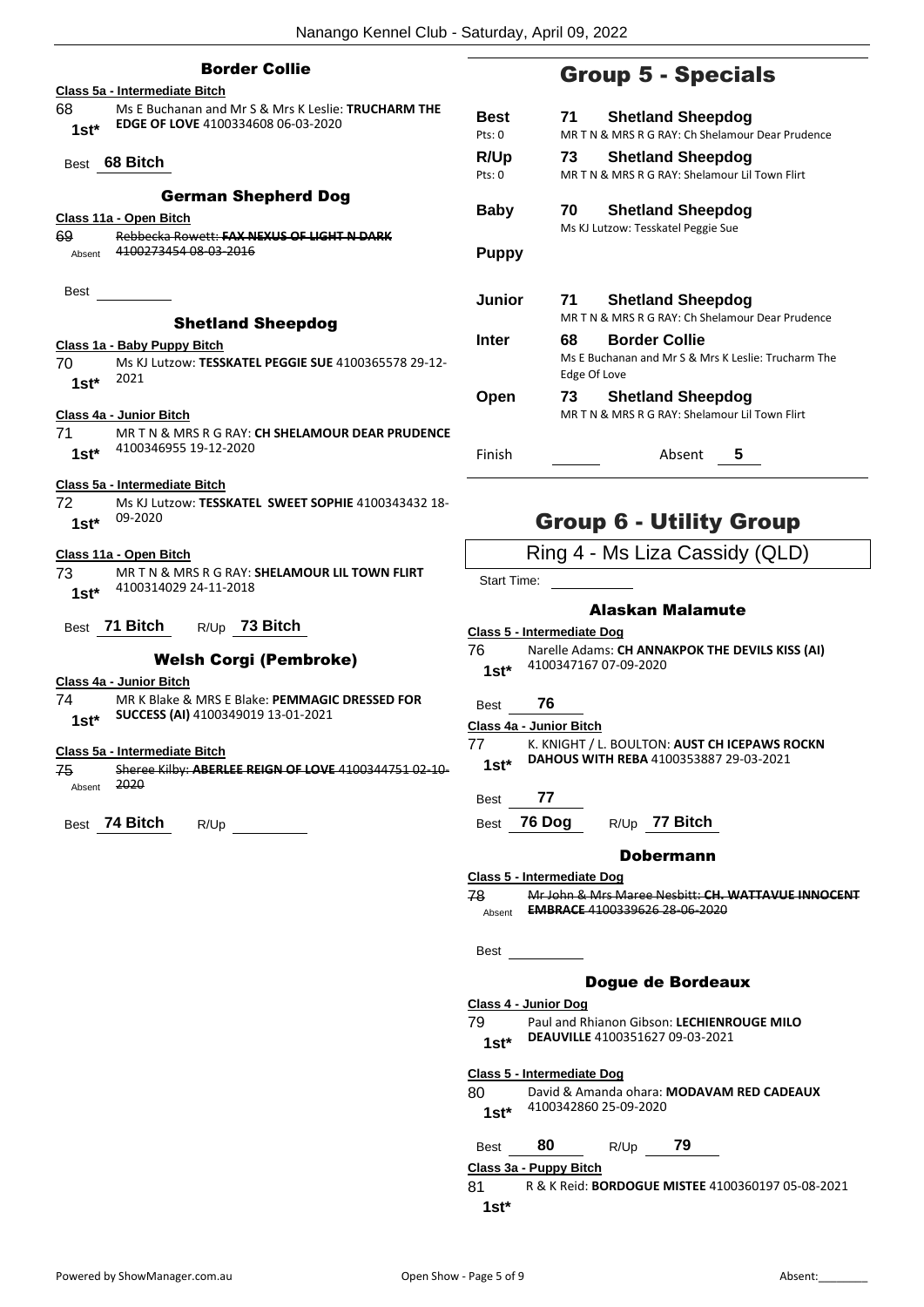- Best **81** Best **80 Dog** R/Up **79 Dog** Portuguese Water Dog **Class 11 - Open Dog** 82 Audrey Best,John Best: **AUST SUP GR CH,.ABWAJ OUR RIVER RUNS DEEP** 4100272724 26-04-2016 **1st\*** Best **82 Class 5a - Intermediate Bitch** 83 John Audrey Best: **CH ABWAJ THE MAGIC SPLASH** Absent 4100336654 30 04 2020 Best Best **82 Dog** R/Up Rottweiler **Class 1 - Baby Puppy Dog** 84 Dean Dallinger & Monica Moore: **MONDALLIN NOW LETS JUST RUMBLE** 4100363696 15-11-2021 **1st\* Class 3 - Puppy Dog** 85 D DALLINGER & M MOORE: **MONDALLIN MARK MY**  Absent **WORDS** 4100358675 13-07-2021 **Class 5 - Intermediate Dog** 86 Louise Russell and Brad Peaker: **UBERSEIN JUMPIN JACK FLASH** 3100404261 20-01-2020 **1st\*** 87 Mr. Levi Madeley: **MADHAUSROTTS ABSOLUT MAGNITUDE** 4100336763 31-05-2020 **2nd** Best **86** R/Up **87 Class 5a - Intermediate Bitch** 88 Mr R Riseley: **MEINRAD THE ART OF BURLESQUE** Absent 4100333015 23 01 2020 **Class 11a - Open Bitch** 89 Mr. Levi Madeley: **MADHAUSROTTS ABSOLUT INTENSITY** 4100336770 31-05-2020 **1st\*** Best **89** R/Up Best **86 Dog** R/Up **87 Dog** Russian Black Terrier **Class 4 - Junior Dog** 90 N. Sadykova: **TVORIMIR ODIN THE MIGHTY (AI)** Absent 4100349710 24-12-2020 **Class 1a - Baby Puppy Bitch** 91 Mrs. Natalia Sadykova: **TVORIMIR SUPERNOVA** 4100366166 14-12-2021 **2nd**
	- 92 Mrs. Natalia Sadykova: **TVORIMIR SUGAR AND SPICE** 4100366168 14-12-2021 **1st\***
	- 93 Mrs. Natalia Sadykova: **TVORIMIR ALPHA CENTAURI** Absent 4100366533 28-12-2021

Best

# Schnauzer (Miniature)

#### **Class 5 - Intermediate Dog**

94 T & C Lindenberg: **BABETAL BLACK GRIFFINDORF** Absent 4100331885 20-01-2020

Best

# St. Bernard

#### **Class 1 - Baby Puppy Dog**

95 Mrs. Lauren McKillop-Davies: **SALHIA DEJA VU** 4100365294 19-11-2021 **1st\***

#### **Class 1a - Baby Puppy Bitch**

96 Lauren Mckillop-davies: **CHRYSTLEPARK CHECK THE LABEL** 6100134043 31-12-2021 **1st**

#### **Class 4a - Junior Bitch**

97 Mrs. Lauren McKillop-Davies: **SALHIA FIRST EDITION** 4100353928 07-05-2021 **1st\***

#### **Class 11a - Open Bitch**

- 98 Mrs. Lauren McKillop-Davies: **SNOMARK JL QUEEN OF HEARTS (AI)** 4100323893 15-06-2019 **1st\***
- Best **98 Bitch** R/Up **97 Bitch**

# Group 6 - Specials

| Best<br>Pts: 0 | 86                                                                                          | <b>Rottweiler</b><br>Louise Russell and Brad Peaker: Ubersein Jumpin Jack Flash        |  |
|----------------|---------------------------------------------------------------------------------------------|----------------------------------------------------------------------------------------|--|
| R/Up<br>Pts: 0 | 82<br><b>Runs Deep</b>                                                                      | Portuguese Water Dog<br>Audrey Best, John Best: Aust Sup Gr Ch, Abwaj Our River        |  |
| Baby           | Rottweiler<br>84<br>Dean Dallinger & Monica Moore: MONDALLIN NOW LETS<br><b>JUST RUMBLE</b> |                                                                                        |  |
| <b>Puppy</b>   | 81                                                                                          | Dogue de Bordeaux<br>R & K Reid: Bordogue Mistee                                       |  |
| Junior         | 97                                                                                          | <b>St. Bernard</b><br>Mrs. Lauren McKillop-Davies: Salhia First Edition                |  |
| Inter          | 86                                                                                          | <b>Rottweiler</b><br>Louise Russell and Brad Peaker: Ubersein Jumpin Jack Flash        |  |
| Open           | 82<br><b>Runs Deep</b>                                                                      | <b>Portuguese Water Dog</b><br>Audrey Best, John Best: Aust Sup Gr Ch, Abwaj Our River |  |
| Finish         |                                                                                             | Absent                                                                                 |  |

# Group 7 - Non-Sporting Group

Ring 4 - Mrs Shannon Watherston (QLD)

Start Time:

# Boston Terrier

- **Class 4a - Junior Bitch**
- 99 Mr A J Phelan & Miss J M Young: **DRUMSARA AMERICAN SWEETHEART** 4100351655 01-03-2021 **1st\***
- Best **99 Bitch**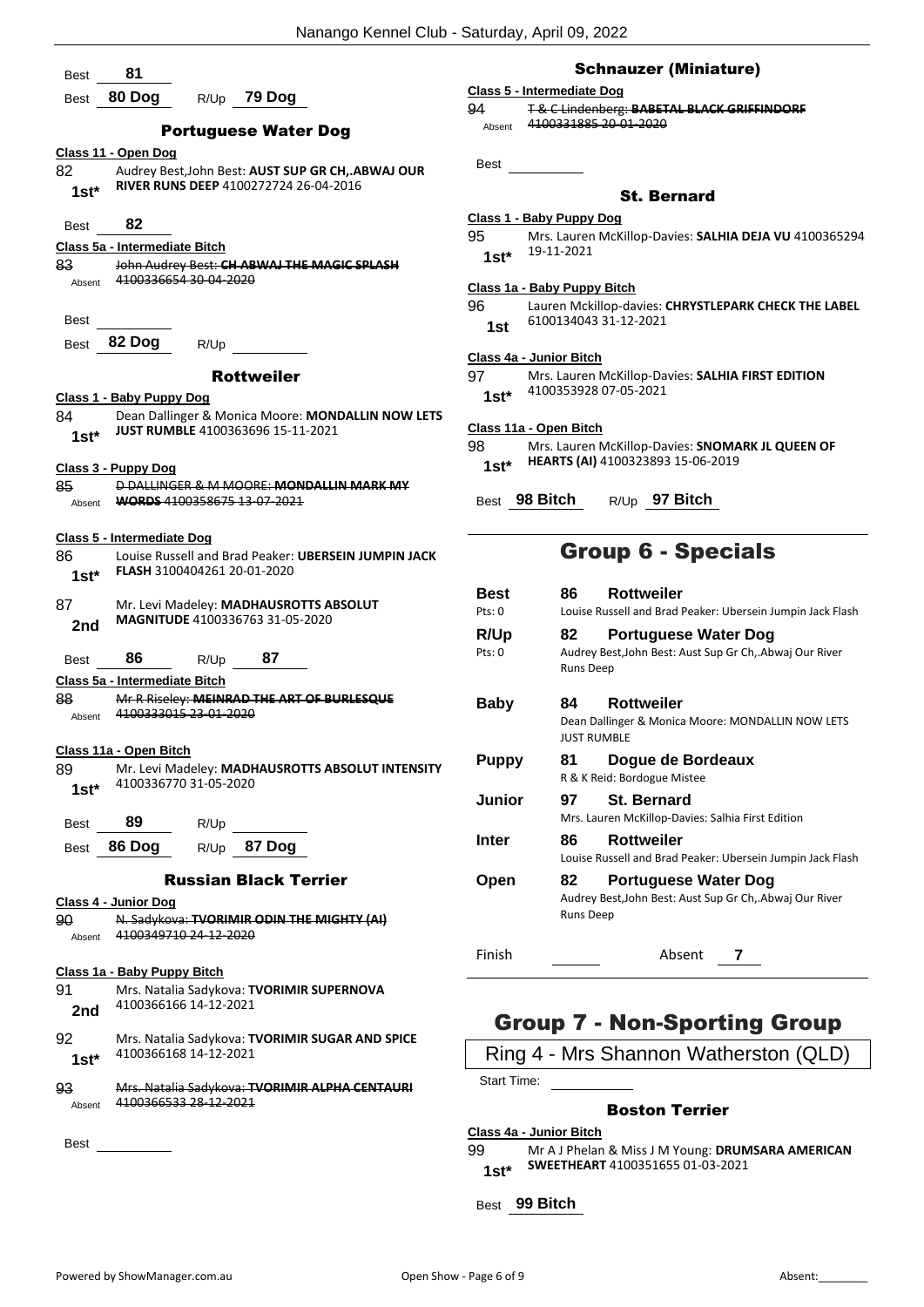# Chow Chow

# **Class 5 - Intermediate Dog**

100 Shenara Moon: **SHENDARA GOKU** 4100342473 28-08-2020 Absent

# **Class 11 - Open Dog**

101 Shenara Moon: **CH TOUCHOFCHOW TIAN JADE EMPEROR** Absent 5100112091 24-05-2019

Best R/Up

## **Class 3a - Puppy Bitch**

- 102 D & S Simpson: **KUTEAZ SHE CAN DO MAGIC** 2100565940 Absent 18 05 2021
- Best Best R/Up

# French Bulldog

**Class 3a - Puppy Bitch** 103 Mrs Brie Bell: **STARZLECHIEN DEVINEREVELATION** 4100353536 01-05-2021 **1st\***

#### **Class 11a - Open Bitch**

- 104 MRS. BRIE BELL: **PROTECTABULL SEMPITERNAL LOVE** 4100343025 13-08-2020 **1st\***
- Best **103 Bitch** R/Up **104 Bitch**

#### Great Dane

#### **Class 3 - Puppy Dog**

105 M Westbrook & L Arrowsmith & J Audet: **KOCHAK DESTINED TO BE (AI)** 2100568595 05-06-2021 **1st\***

## Best **105**

#### **Class 4a - Junior Bitch**

- 106 MR B & Mrs J Audet & Mr S & Mrs L Arrowsmith: **KOCHAK**  Absent **DAISY DOTES (AI)** 2100568599 05-06-2021
- Best

Best **105 Dog** R/Up

## Keeshond

- **Class 3 - Puppy Dog**
- 107 KL Santas: **HUNKEEDORI BIGBOYS HALL O FAME (AI)** 2100573332 23-08-2021 **1st\***

#### **Class 4 - Junior Dog**

108 KL SANTAS: **HUNKEEDORI ANGLIN N DANGLIN (AI)** Absent 2100554305 08-12-2020

| <b>Best</b> | 107 | R/Up |
|-------------|-----|------|
|             |     |      |

# **Class 1a - Baby Puppy Bitch**

- 109 KL Santas: **HUNKEEDORI TELL URSTORY WALKIN**
	- 4100366448 07-01-2022 **1st\***

#### **Class 11a - Open Bitch**

- 110 KL SANTAS: **AUST CH HUNKEEDORI GET THPARTY STARTED** 2100414446 28-08-2014 **1st\***
- Best **110**
- Best **110 Bitch** R/Up **107 Dog**

## Lhasa Apso

# **Class 1a - Baby Puppy Bitch**

- 111 Mrs D elms and Mrs L Hume: **JENNIE WILDEST FLIRT** 4100362845 15-10-2021 **1st\***
	-

# Poodle (Standard)

#### **Class 4a - Junior Bitch**

- 112 Mrs. Natalia Sadykova: **TVORIMIR QUANTUM OF CUTENESS** 4100352355 13-03-2021 **1st\***
	-
- Best **112 Bitch**

## Schipperke

- **Class 4 - Junior Dog**
- 113 Tania McAlister: **TANZAPAW MY LITTLE DEMON** Absent 4100357089 13-06-2021

#### **Class 11 - Open Dog**

- 114 Mr. P. & Mrs. D. Comrie: **AUST. SUPREME CH. SANLYN FIRE STORM (IMP. N.Z.)** 03446-2013 19-05-2013 **1st\***
- Best **114** R/Up
- **Class 1a - Baby Puppy Bitch**
- 115 Tania McAlister: **KARMAS A BEAST** 4100364648 05-12-2021 Absent
- 116 Mrs Anne Scott: **BEADALE BRIGHT STAR EBONY** 5100128605 01-11-2021 **1st\***

#### **Class 11a - Open Bitch**

- 117 Mr. P. & Mrs. D. Comrie: **AUST. CH. BREOGAN MAGIC DREAMS** 2100469895 03-02-2017 **1st**
- Best **117**
- Best **114 Dog** R/Up **117 Bitch**

## Shih Tzu

# **Class 1 - Baby Puppy Dog**

118 Dean Dallinger & Monica Moore: **OESHIH LETS GET READY TO RUMBLE** 4100363269 02-11-2021 **1st\***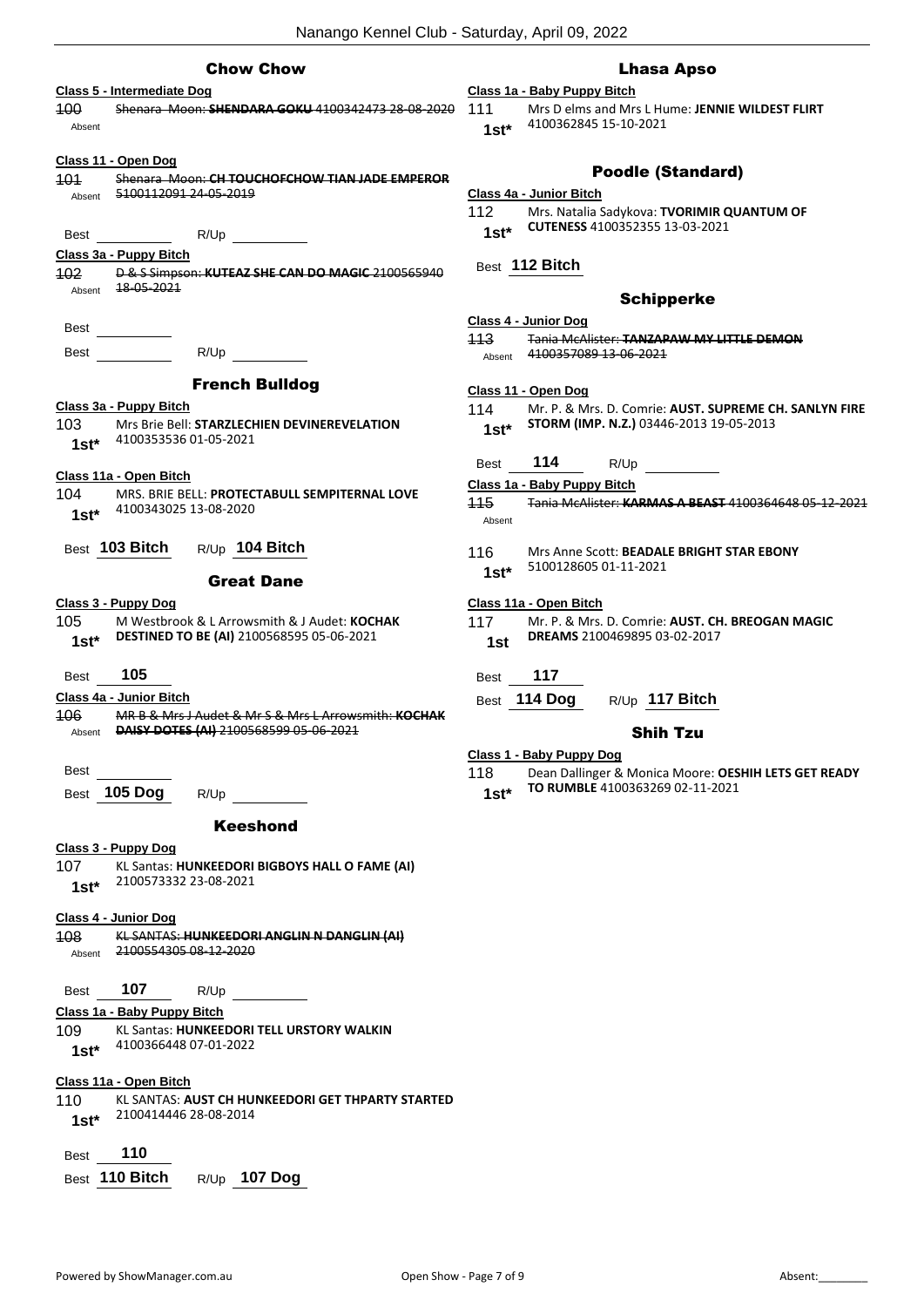# Group 7 - Specials

| Best<br>Pts:0  | 114<br>Storm (Imp. N.Z.) | <b>Schipperke</b><br>Mr. P. & Mrs. D. Comrie: Aust. Supreme Ch. Sanlyn Fire |
|----------------|--------------------------|-----------------------------------------------------------------------------|
| R/Up<br>Pts: 0 | 110                      | Keeshond<br>KL SANTAS: Aust Ch Hunkeedori Get Thparty Started               |
| Baby           | 118<br><b>TO RUMBLE</b>  | <b>Shih Tzu</b><br>Dean Dallinger & Monica Moore: OESHIH LETS GET READY     |
| <b>Puppy</b>   | 103 -                    | <b>French Bulldog</b><br>Mrs Brie Bell: Starzlechien Devinerevelation       |
| Junior         | 99<br>Sweetheart         | <b>Boston Terrier</b><br>Mr A J Phelan & Miss J M Young: Drumsara American  |
| Inter          |                          |                                                                             |
| Open           | 114<br>Storm (Imp. N.Z.) | <b>Schipperke</b><br>Mr. P. & Mrs. D. Comrie: Aust. Supreme Ch. Sanlyn Fire |

Finish **1988** Absent **7**